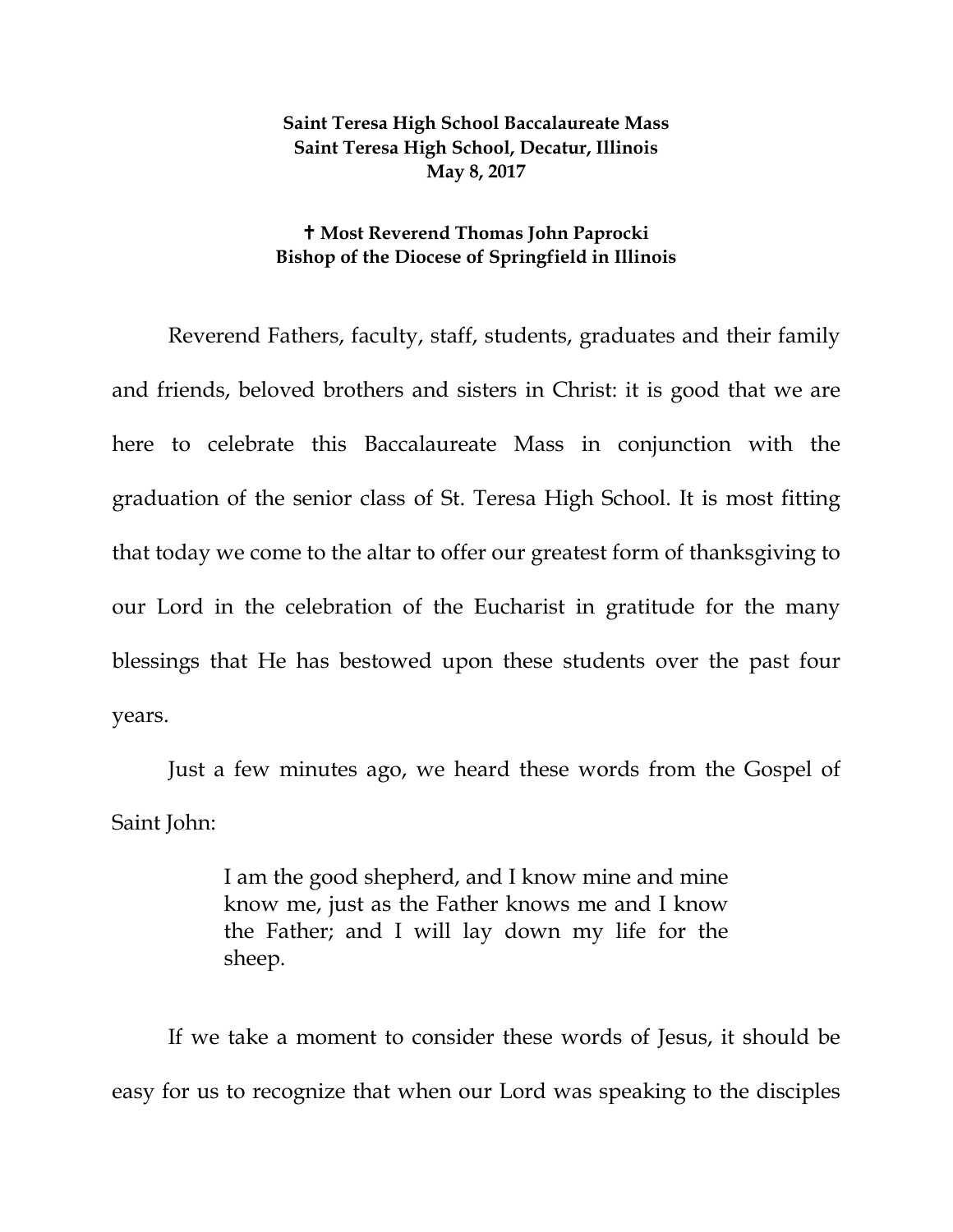about laying down His life for the sheep, Jesus was referring to His greatest act of love in which He laid down His life on the cross and, in doing so, gave a model of love and charity for us to follow in our own lives of faith.

As people of faith, it is only logical that since our Good Shepherd laid down His life for us, the question that we must ask ourselves is: "How do we in turn lay down our lives for Him and for others?" This question might seem rather morbid at first glance, however, it actually goes far beyond the literal understanding of laying down our lives. While there are many great saints who have indeed laid down their lives by offering them for the faith as martyrs, chances are that most likely you and I will not be asked to make this great sacrifice for our faith. Rather, it is our obligation to find ways to "die" to ourselves and show charity and love to those around us in our daily lives. We call that "mortification," or dying to our own selfish desires.

Ultimately, this can be accomplished in a variety of ways. However, all of these ways start with a basic understanding of what it means to be Christ's disciple in today's world. To better understand this fundamental concept, it seems fitting to reflect on words that have been attributed to Saint Teresa of Avila, the patron saint of your school, "Christ has no body now on earth but yours; no hands but yours; no feet but yours. Yours are

2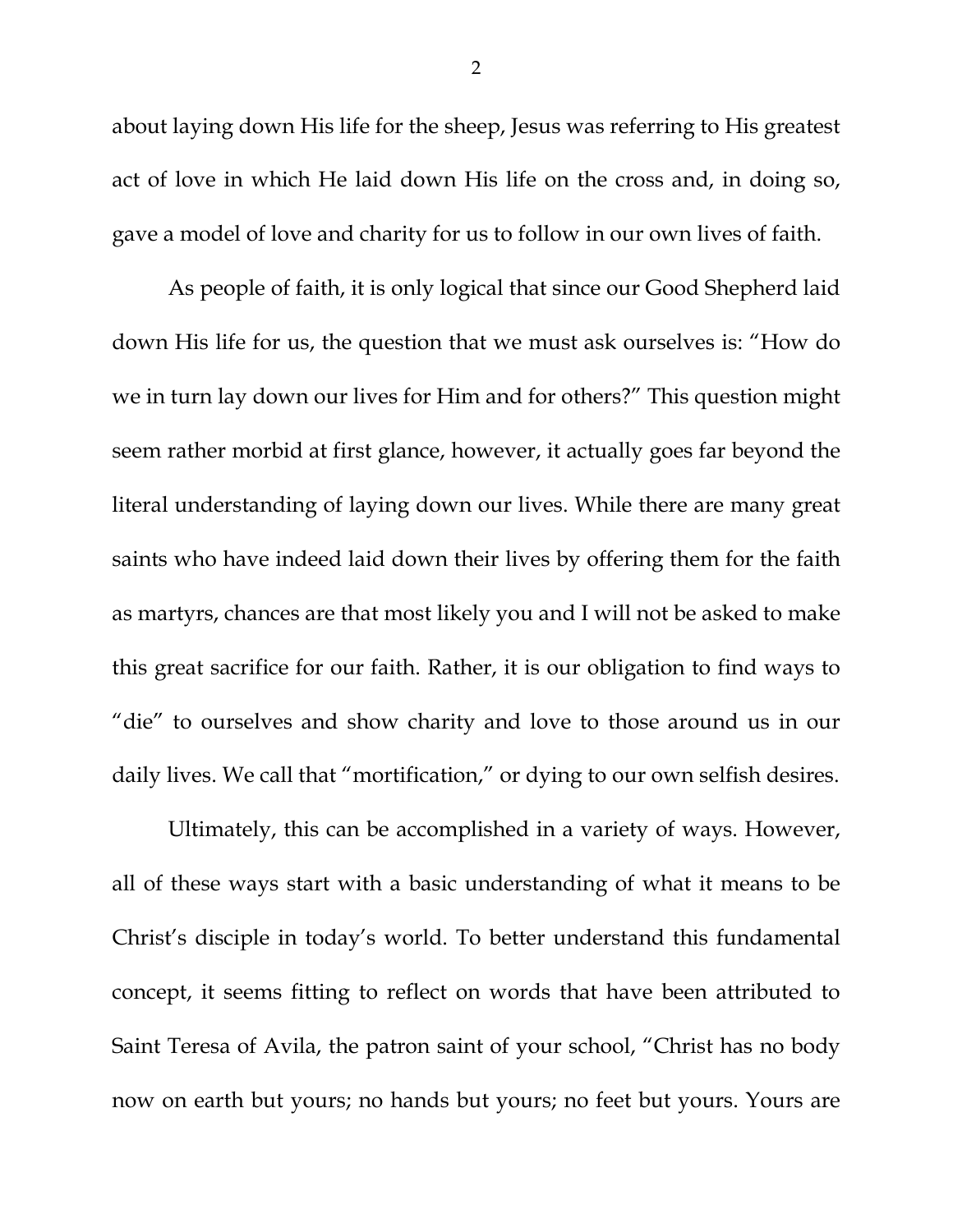the eyes through which the compassion of Christ must look out on the world. Yours are the feet with which He is to go about doing good. Yours are the hands with which He is to bless His people." If we use these words as a framework in which to live our lives and see our obligation to direct our actions in the imitation of our Lord, it is then that we begin to lay down our lives for God and others.

I would venture to guess that there are many people in your lives who have served as models of this as you have grown up. It is very likely that your parents, your first teachers, have made great sacrifices for you and for others throughout the course of your life. Additionally, your teachers, priests and others entrusted with your care and development have guided and shepherded you to this moment in time. Now, as you prepare to depart from your years of Catholic education here at St. Teresa High School, it is your turn to take these lessons and use them as an example of how to follow the Good Shepherd.

Please know that, as you embark on this next chapter of your lives, you will enter a world that does not always follow the call of our Lord to be His disciples on a daily basis. As a matter of fact, there will be many voices around you that encourage you to follow a way of life that promotes

3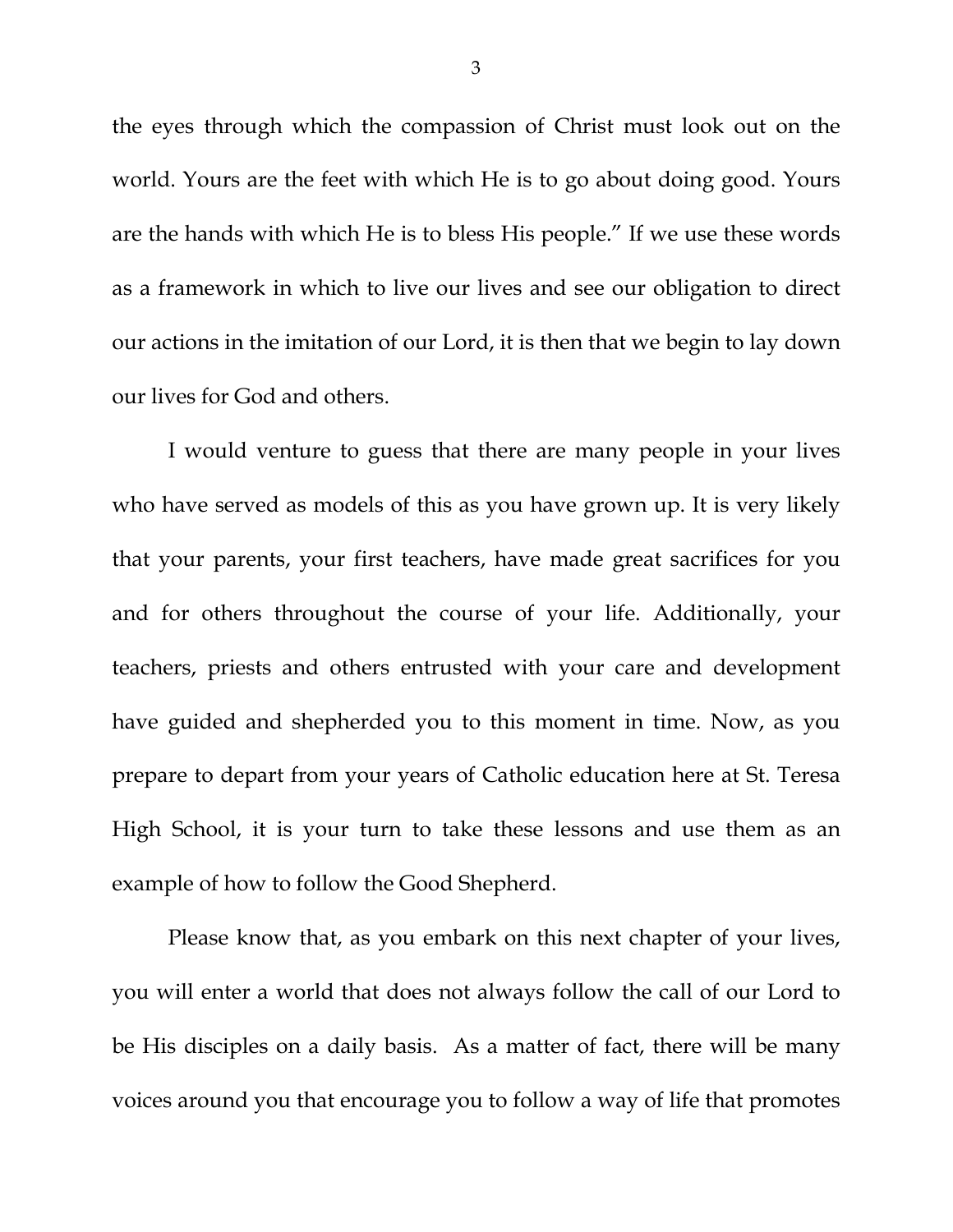one's self over the good of others and entices you to indulge your personal pleasures over focusing on the happiness that comes from having a right relationship with God, which leads to the goal of eternal life in Heaven.

You have received a great blessing in your Catholic education, from which you have been given the tools necessary to distinguish between the many voices calling out for you to follow. This formation in your faith, if used properly, will assist you in discerning the path to take in the many situations you will experience and the decisions you will make in the years ahead. By living your life according to the teachings of the Good Shepherd, you will come to experience what Christ promises when He says: "I came so that they might have life and have it more abundantly" (John 10:10).

This abundance of life that Christ promises is one that far exceeds anything this world may offer to you. Even though you may find fleeting pleasure in worldly things, they are just that, fleeting; they will not last. Whereas the peace and joy that comes from following our Lord will far exceed the things of this world and will remain for eternity in Heaven, the only goal which really matters for us as Christians.

4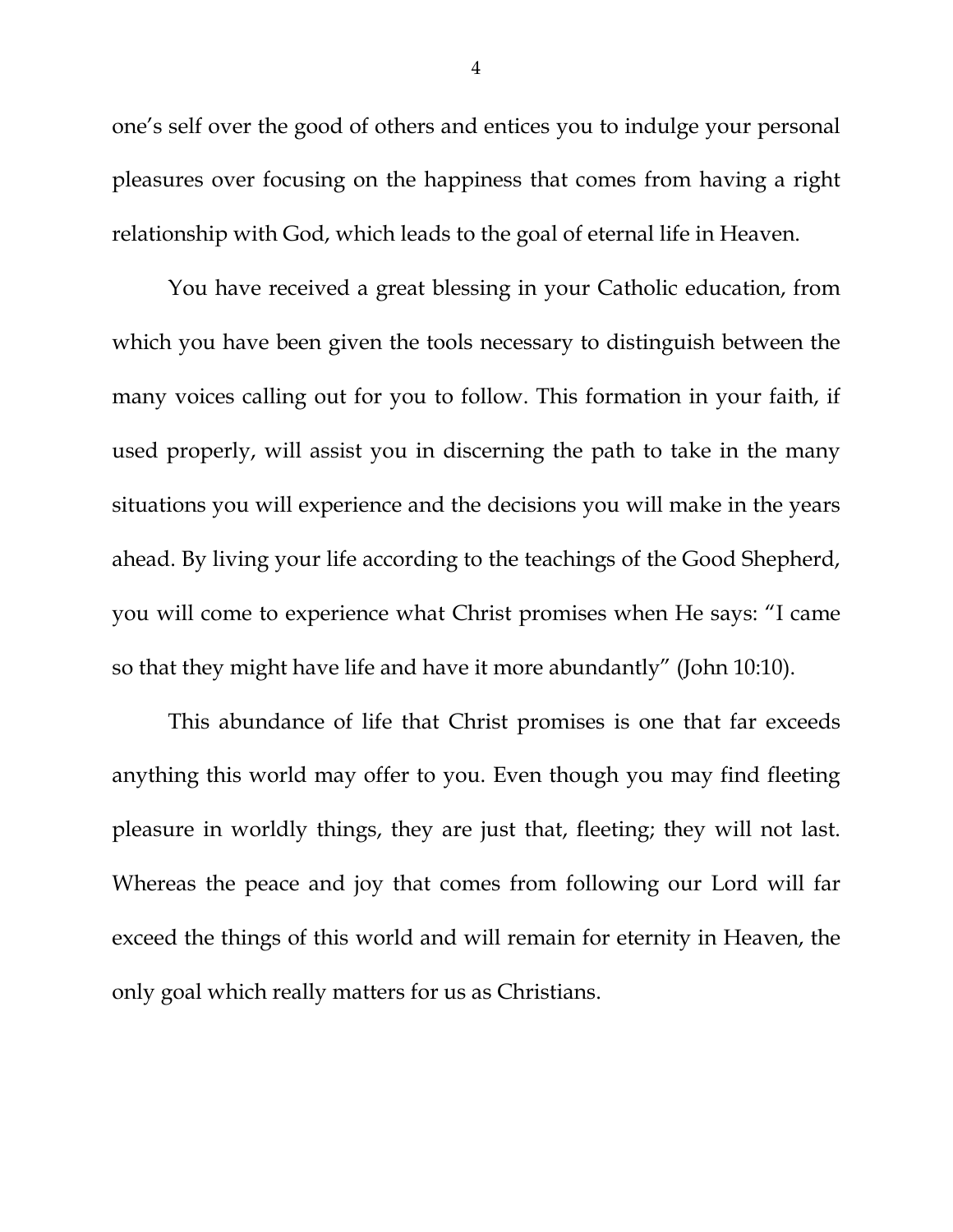Since I had the privilege of confirming many of you, you may remember that at Confirmation Masses I have made it my custom to sing a song in my homily for Confirmation. I feel that the song that I chose this year for Confirmation is quite appropriate for this occasion as well. Last summer at World Youth Day in Krakow, Poland, about 20,000 young people from North America gathered in a basketball arena for a Holy Hour, which included a song by Matt Maher called "Your Grace Is Enough." As I sing this song for you, I invite all of you to join in singing the refrain. It is my hope that as you embark on this new time in your lives that you will remember that even though you will not always have the many people around you who have shepherded you to this point, that Christ, the Good Shepherd, never leaves you, and that His Grace is Enough to sustain you in your lives of faith in the midst of the world.

## **Matt Maher – Your Grace Is Enough**

Great is Your faithfulness, oh God You wrestle with the sinner's restless heart You lead us by still waters and to mercy And nothing can keep us apart

So remember Your people Remember Your children Remember Your promise, oh God